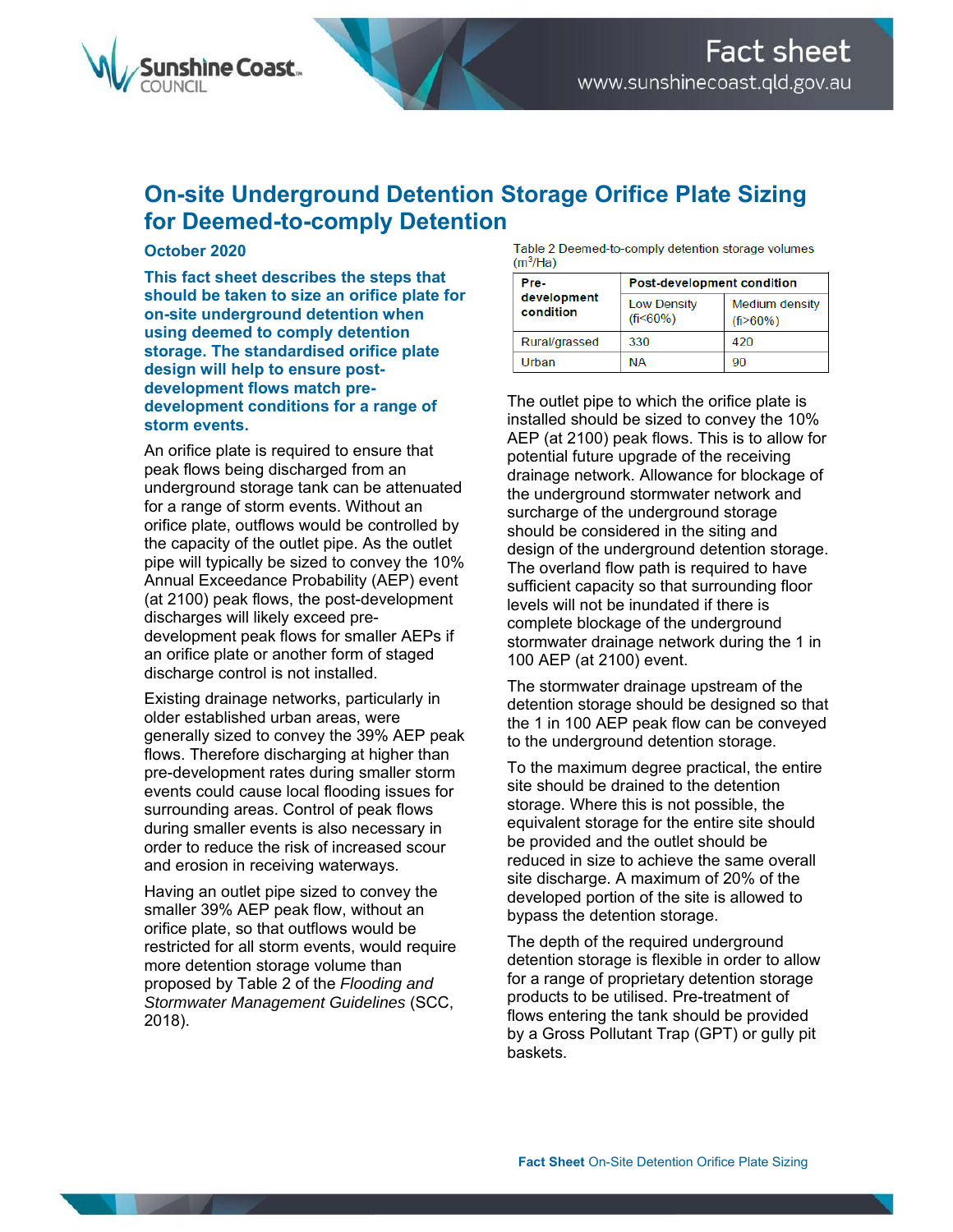A removable debris screen, in accordance with the Section BN5.5.2(p) of QUDM (2017) should be provided upstream of the orifice plate. A sump pit, which houses the outlet orifice, will also be necessary. The access chamber to the underground storage should be adequately sized to enable the debris screen to be removed from the tank.

The orifice plate should be made from a corrosion resistant 5mm thick stainless steel. The orifice plate will have numerous holes at specified levels and diameters cut out of it. The minimum acceptable orifice plate hole diameter is 25mm.

## **Orifice Plate Sizing Process**

The orifice plate should be designed using the following steps:

- Step 1. Size the outlet pipe to which the orifice plate will attach so that it has a diameter half the depth of the underground tank. Multiple pipes can be used to achieve the required total depth, in order to allow smaller outlet pipes to be used.
- Step 2. Determine the current climate predevelopment 10% AEP peak flow based on *A Review of Simple Peak Flow Estimation Methods for use on the Sunshine Coast following the release of ARR 2016* (SCC, 2017). This will be the target Q<sub>o.</sub>
- Step 3. Size the required orifice plate holes based on the following equation:

 $Q_0 = C A (2gH)^{1/2}$ 

Where:

 $C = 0.6$  (unless otherwise justified)

A = total orifice area (m<sup>2</sup>)

g = acceleration due to gravity  $(m^2/s)$ 

 $H =$  depth of water above the centroid of orifice plate hole (m) The orifice plate holes should be spaced so that the:

- i. bottom third of the plate can convey  $5/12$  of  $Q_0$  when H is 2/3 of the tank depth
- ii. middle third of the plate can convey  $1/2$  of  $Q_0$  when H is 2/3 of the tank depth
- iii. the top third of the plate can convey 1/12 of  $Q_0$  when H is 2/3 of the tank depth
- Step 4. Multiple holes will be required in each section of the orifice plate. The minimum acceptable orifice plate hole diameter is 25mm. Check that the proposed number of holes can fit within the available orifice plate area over the outlet pipe. In order to accommodate the required number of holes, multiple outlet pipes or a box culvert may be required. The procedure to size the orifice plate holes will not be modified, the holes will just be spread over a greater area.
- Step 5. Check that the outlet pipe/s has sufficient capacity (based on Colebrook-White equation) to convey the 10% AEP (at 2100) peak pre-development flows.
- Step 6. Size the removable debris screen so that the area (including blocked area) is at least 20 times the total orifice area. A grid mesh should be used (e.g. Weldlok A40/203 or similar).

An example of the orifice plate is attached.

The proposed outlet design should help to ensure that post-development peak flows from the site are attenuated to predevelopment levels for all storm events, up to and including the 1 in 100 AEP (at 2100).

The depth of water (H) used to size the orifice plate is limited to two thirds of the depth of the tank. During major storms,